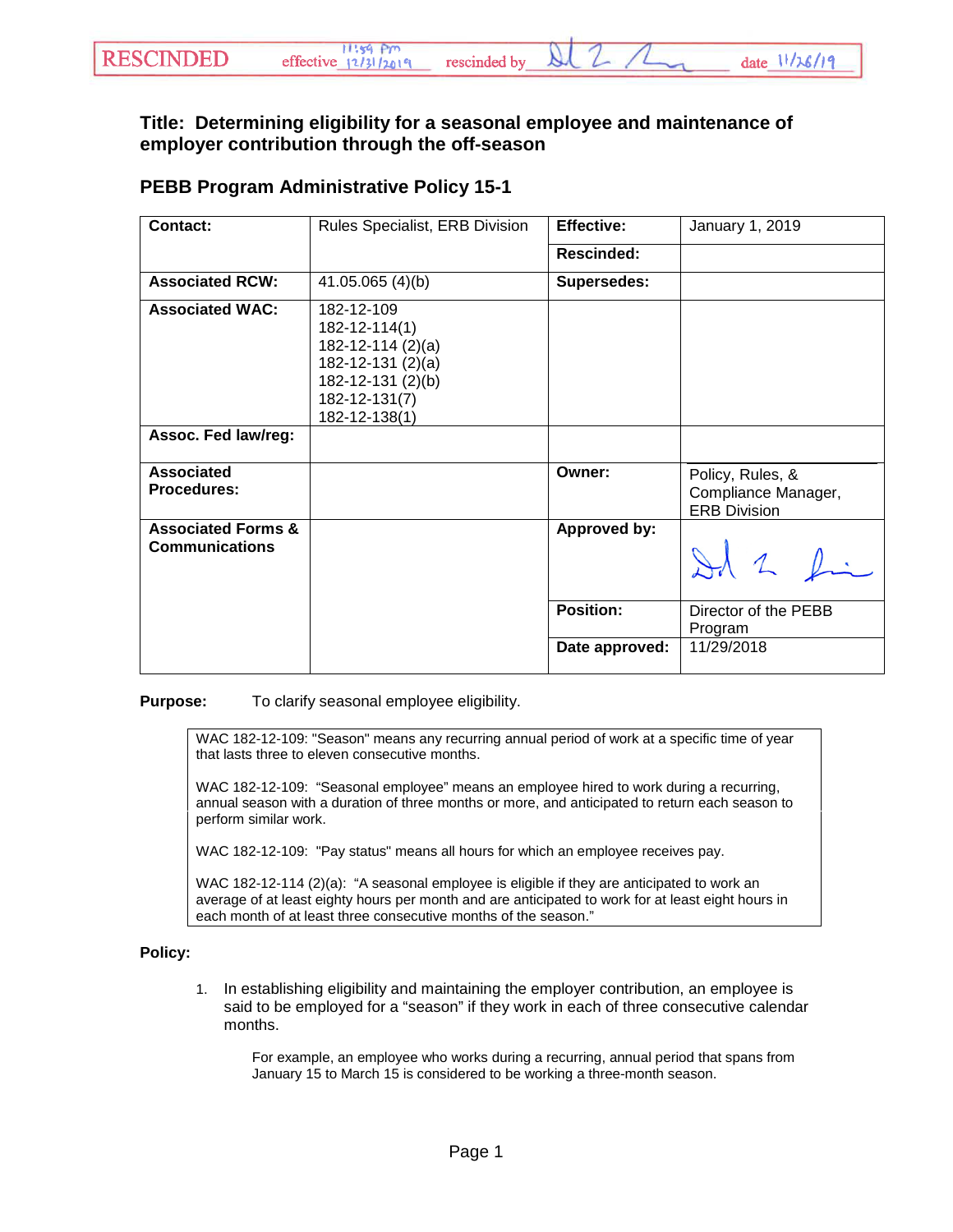An employee who works during a recurring, annual period that spans from January 15 to February 15 does not meet the definition of seasonal employee because the employee is working in each of only two consecutive calendar months. If this is the employee's only employment, then the employee would not be eligible for the employer contribution during those two months.

- 2. Establishing eligibility.
	- a. Unless required under federal law, an employer cannot use leave hours in calculating how many hours an employee "works" when establishing eligibility for a seasonal employee.

For example, an employer cannot use annual leave or sick leave when calculating how many hours are anticipated to be worked.

- b. An employer must provide benefits upon hire for the employee's first season when:
	- i. The employee is anticipated to work an average of at least 80 hours per month and anticipated to work for at least eight hours in each month of at least three consecutive months of the season *(*WAC 182- 12-114 (2)(b)(i)); and
	- ii. Based on the employer's reasonable knowledge, the employee will likely return the next season.
- c. If an employee is anticipated to work for more than six consecutive months, the employer must provide benefits upon hire when the employer anticipates the employee will work an average of at least 80 hours per month and eight hours in each month (WAC 182-12-114 (1)(b)(i)). This is true whether or not the employer anticipates the employee will return each season.
- d. An employee who is determined to be ineligible for benefits, but later works an average of at least eighty hours per month and works for at least eight hours in each month and works for more than six consecutive months, becomes eligible the first of the month following a six-month averaging period (WAC 182-12-114 (2)(b)(iii)).
- e. If an employing agency revises an employee's anticipated work hours or anticipated duration of employment such that the employee meets the eligibility criteria in WAC 182-12-114 (2)(a) the employee becomes eligible when the revision is made (WAC 182-12-114  $(2)(b)(ii)$ ).
- f. An employee who returns for a second consecutive season at the same agency is *presumed to return* each subsequent season: Any employee who returns for a second season of three months or more establishes eligibility for benefits upon hire at the beginning of the second season when the employer anticipates the employee will work an average of at least 80 hours per month and work for at least eight hours in each month of the season.
- 3. Maintaining the employer contribution season to season: A benefits-eligible seasonal employee (eligible as described in WAC 182-12-114(2)) who works a season of less than nine months is eligible for the employer contribution in any month of the season in which they are in pay status eight or more hours during that month (WAC 182-12- 131 (2)(a)).